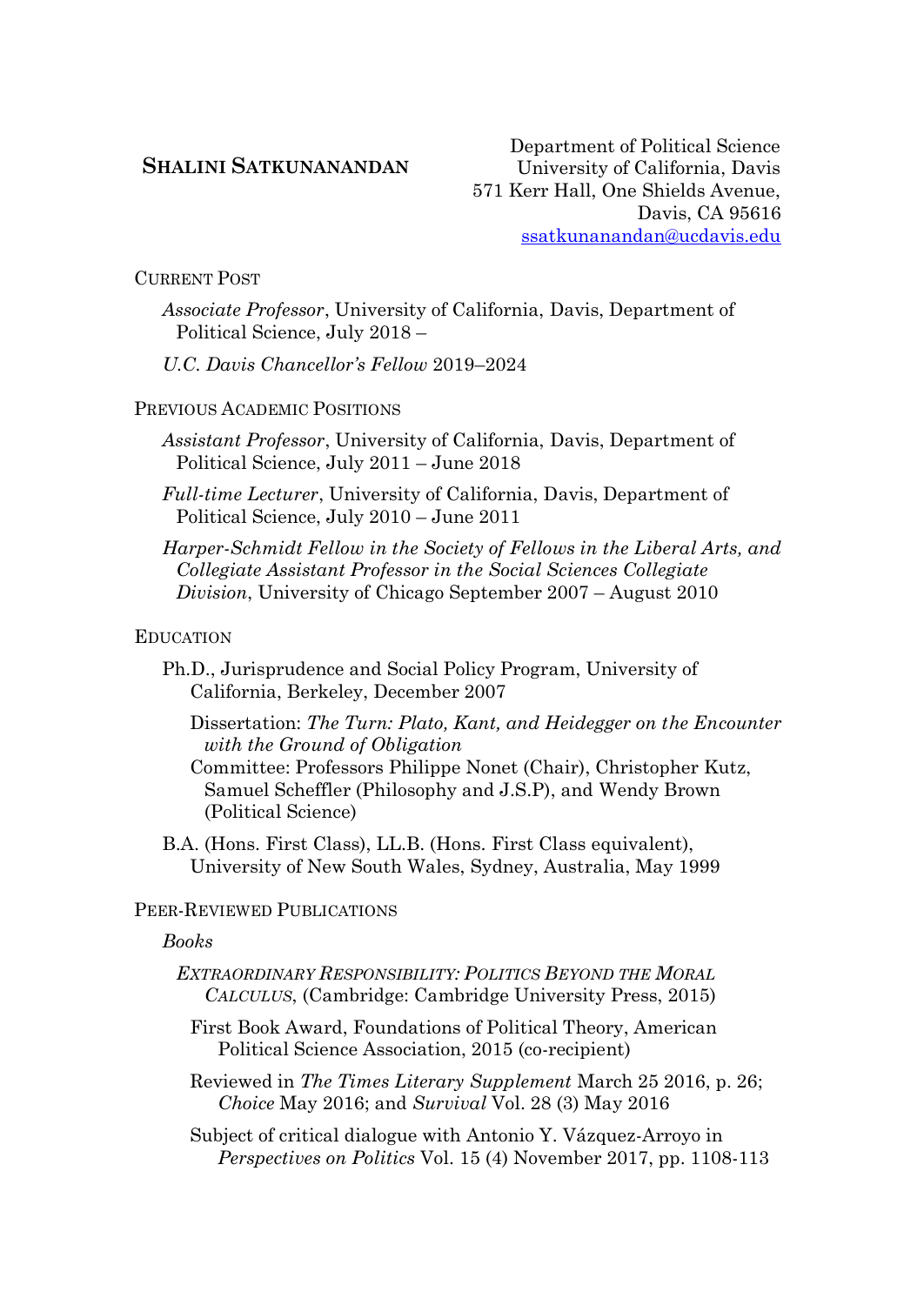## *Articles*

- "Drawing Rein: Shame and Reverence in Plato's Law-bound Polity and Ours" *Political Theory*, Vol. 46(3) June 2018, 331–356
- "Bureaucratic Passions," *Journal of Law, Culture, and the Humanities*, Vol. 15(1) February 2019, 14-29
- "Max Weber and the Ethos of Politics Beyond Calculation," *American Political Science Review*, Vol. 108 (1) February 2014, 169-181
- "Speaking Faith to Modern Law," *Journal of Law, Culture, and the Humanities*, Vol. 9 (1) February 2013, 26-38
- "The Extraordinary Categorical Imperative," *Political Theory*, Vol. 39 (2) April 2011, 234-260
- "The Ethical Value of Red Tape: The Role of Specialized Institutions for Ensuring Accountability in NSW," *Australian Journal of Public Administration*, Vol. 58 (1) March 1999 (with Carmel Niland)

### OTHER PUBLICATIONS

- Book review of Ella Myers, *WORLDLY ETHICS: DEMOCRATIC POLITICS AND CARE FOR THE WORLD*, *Political Theory*, Vol. 44 (4) August 2016, 589- 593
- Book review of Patchen Markell, *BOUND BY RECOGNITION, Journal of Law, Culture, and the Humanities*, Vol. 2 (2) June 2006
- With Garth Nettheim, *The Recognition of Aboriginal Customary Law in the Northern Territory: Past Proposals, Current Debates and Future Options*, Indigenous Law Centre, University of New South Wales, April 1999

#### MANUSCRIPTS IN PROGRESS

- "Living (together) with the Consequences of Value Struggle" (forthcoming)
- With Loren Goldman, "Faith Against Distraction: James and Dewey on Political Action" (article-length manuscript)
- " 'Task in Nietzsche's *Askêsis*" (article-length manuscript)

"Academic Faiths" (article-length manuscript)

New book project, *PASSING BY*: An investigation of the challenge of cohabitation in conditions of difference via an engagement with Nietzsche's *Thus Spoke Zarathustra* (in progress)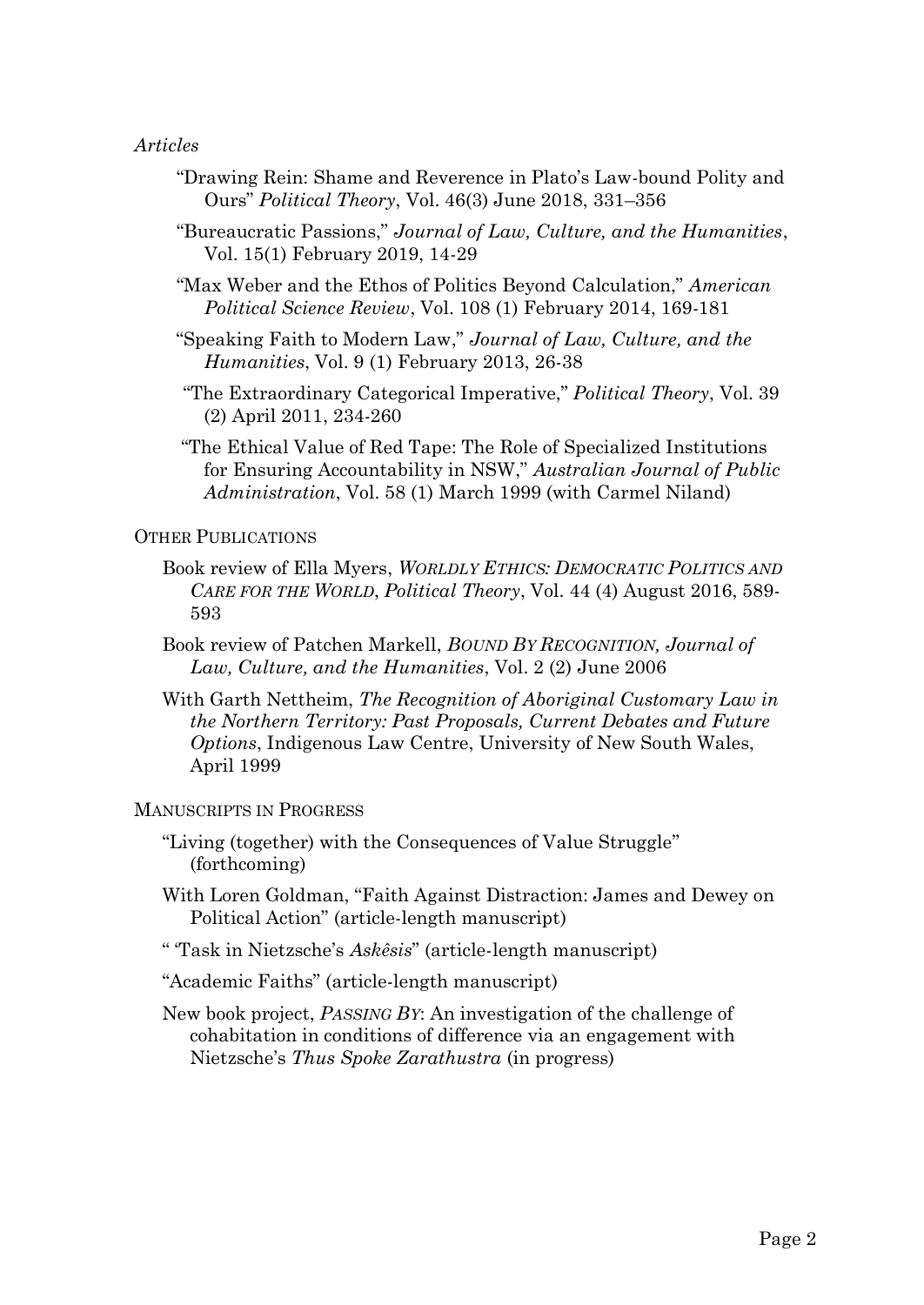### ACADEMIC AWARDS AND HONORS

- Chancellor's Fellow, 2019-2024 (\$25,000 grant for Outstanding Early Career Faculty)
- Foundations of Political Theory (Organized Section of the American Political Science Association), First Book Award, co-recipient 2015
- U.C. Davis Publication Assistance Fund Award, Spring 2015
- Hellman Fellow, 2014 2015 (\$25,000 grant for second book project)
- Kadish Center for Law, Morality and Public Affairs Fellowship, 2002- 2003
- U.C. Berkeley Academic Progress Award, Spring 2003
- U.C. Berkeley Outstanding Graduate Student Instructor Award, 2001- 2002
- Fulbright Postgraduate Student Award, 1999
- University of New South Wales University Medal for Political Science, 1997
- School of Political Science Honors Year Prize for Best Performance in Political Science Honors, University of New South Wales, 1997

## INVITED TALKS

- "Beyond Belief: Passing by Others in Nietzsche's *Zarathustra*," Political Theory Workshop, University of Pennsylvania January 2019; Political Theory Workshop, Yale University February 2019; Political Theory Workshop Cornell University May 2019; Political Theory Workshop University of Virginia September 2019; Carleton College Lecture October 2019; and presented as the 2020 Stanley Lecture in the Department of Political Science at U.C. Riverside
- "Drawing Rein: Shame and Reverence in Plato's Law-Bound Polity and Ours." University of California, Hastings College of Law, Faculty Colloquium, San Francisco April 2018
- *"*Revisiting the 'Sacrifice of the Intellect': Weber on Late Modern Religiosity and Politics*,"* Plenary address at the Annual conference of the U.K. Association for Political Theory, Oxford, January 2018
- Comments for book manuscript workshop on Joshua Cherniss' *Tempered Liberalism*, Department of Government, Georgetown University, June 2018
- "Introductory remarks" for seminar on *EXTRAORDINARY RESPONSIBILITY: POLITICS BEYOND THE MORAL CALCULUS,* as part of the "Compromise Project," Department of Political Science, University of Copenhagen, October 2016 (with commentary by Anders Berg-Sørensen, Mika Ojakangas, David Owen, and Christian Rostbøll)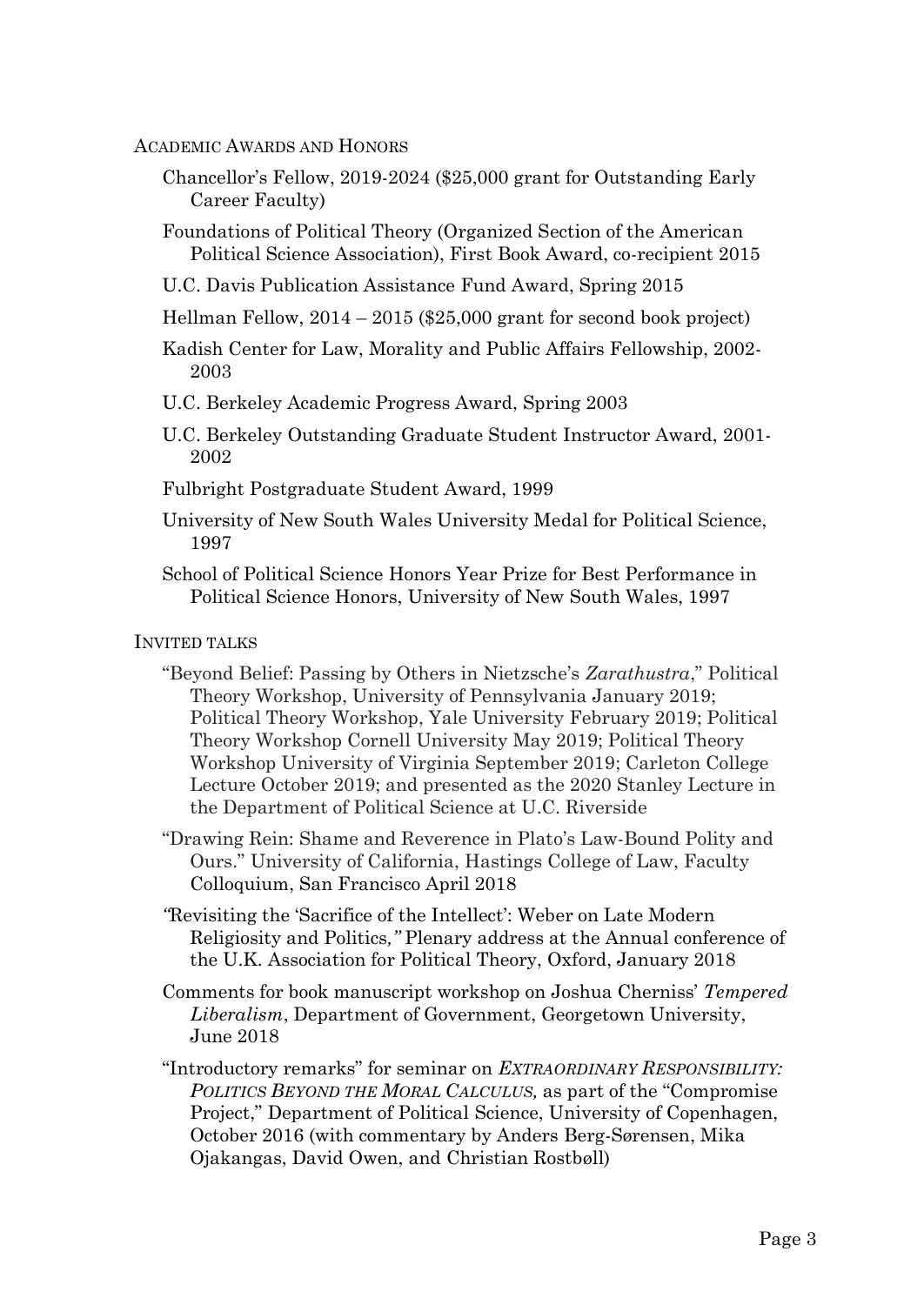- "Max Weber on Being a Politician," lecture to undergraduates, Department of Political Science, University of Copenhagen, October 2016
- "Neither Religious nor Spiritual: Nietzsche's Illiberal, Faith-based Self-Fashioning," Political Theory Workshop, Department of Political Science, University of Wisconsin, Madison, April 2016
- "Neither Religious nor Spiritual: Nietzsche's Illiberal, Faith-based Self-Fashioning," Department of Rhetoric Colloquium, University of California, Berkeley, March 2016
- "Morality's Debt Perspective," Harvard Political Theory Colloquium, November 2014
- "Morality as a Way of Seeing," General Aspects of Legal Analysis ("GALA") Seminar, Berkeley Law, University of California, Berkeley, September 2013
- "The Calls of Conscience and Calculation," Law and Contemporary Theory (Townsend Center) Working Group, Department of Rhetoric, University of California, Berkeley, November 2013
- "Plato on why Philosophers should Rule," Politics Department Colloquium, University of California, Santa Cruz, February 2011
- "The *Grundlegung* as Turn," Political Theory Workshop, Department of Political Science, University of Chicago, May 2008

### CONFERENCE PRESENTATIONS

- "The Call to Consistency in Max Weber's 'Politics as a Vocation'" for the roundtable "Leading the People: On the Centennial of Max Weber's 'Politics as a Vocation'" at the annual meeting of the American Political Science Association, Washington D.C. September 2019
- With Sanjay Narayan, "Cost-Benefit Climate" at the annual meeting of the Western Political Science Association, San Diego, April 2019
- Discussant for panel "Platonic Legacies," at the annual meeting of the American Political Science Association, Boston, August 2018
- With Loren Goldman, "Democratic Theorists' Faith in Faith" at the annual meeting of the Western Political Science Association, San Francisco, March 2018
- "Revisiting Max Weber's Sacrifice of the Intellect" at the annual meeting for the Association for Political Theory, Ann Arbor, October 2017
- Chair for workshop panel on "Political Judgment" at the annual meeting for the Association for Political Theory, Ann Arbor, October 2017
- "Don't Be a Puppet: The FBI on How to be Reasonably Religious" at the at the annual meeting of the American Political Science Association,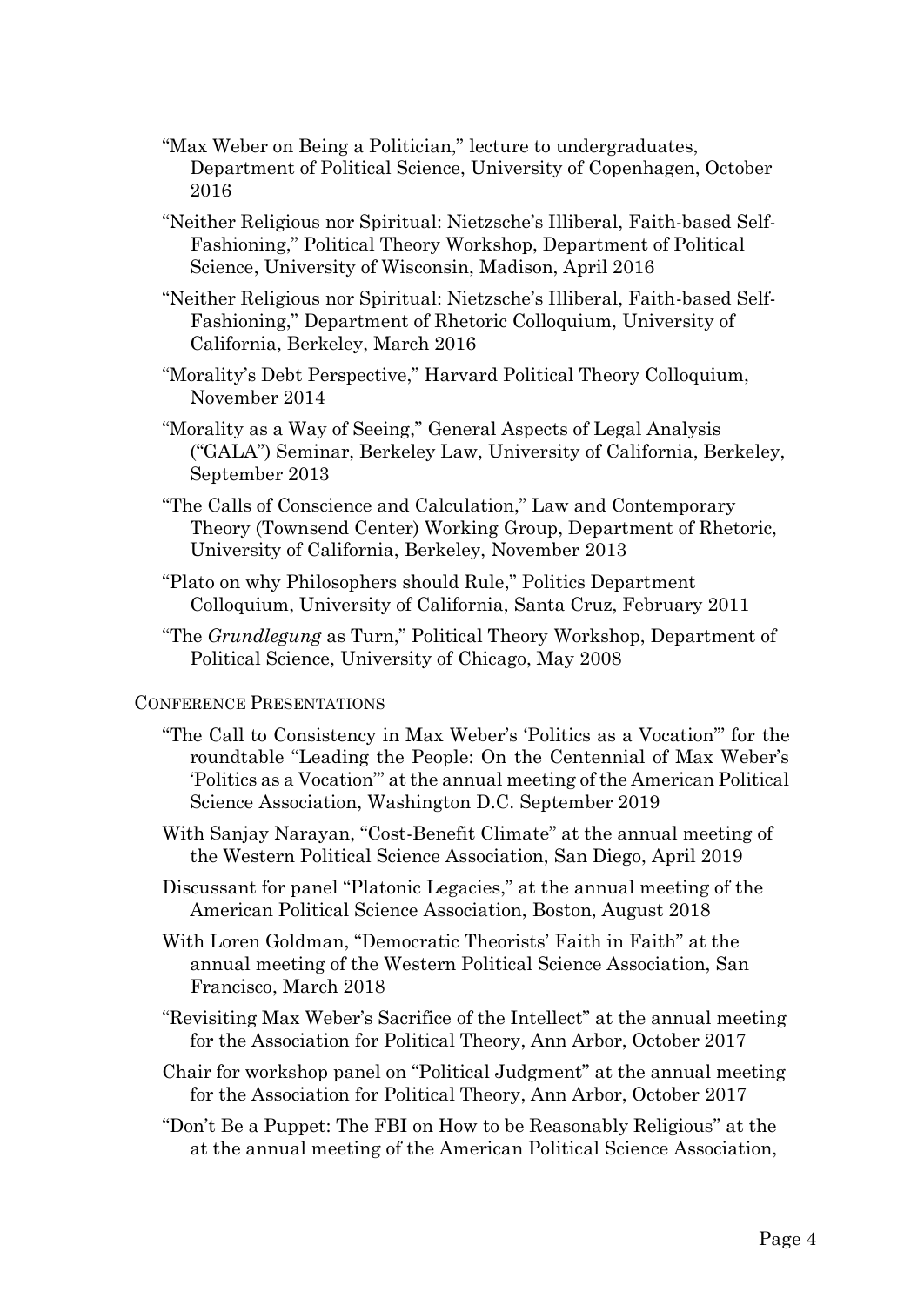San Francisco, September 2017

- Discussant for panel on Alexander Livingston's *DAMN GREAT EMPIRES!: WILLIAM JAMES AND THE POLITICS OF PRAGMATISM* at the annual meeting of the Western Political Science Association, Vancouver, Canada, April 2017
- Discussant for panel "Judgment and Responsibility" at the annual meeting of the American Political Science Association, Philadelphia, September 2016
- "The Truth about Academic Faiths," presented at the annual meeting of the Western Political Science Association, San Diego, March 2016. Also presented at the annual meeting of the American Political Science Association, Philadelphia, September 2016
- Discussant for panel "Ancient Political Theory" at the annual meeting of the Western Political Science Association, San Diego, March 2016
- Discussant for panel on Joel Schlosser's *WHAT WOULD SOCRATES DO? SELF-EXAMINATION, CIVIC ENGAGEMENT, AND THE POLITICS OF PHILOSOPHY* at the annual meeting of the Western Political Science Association, Las Vegas, April 2015.
- "Was Nietzsche the Religion-Founding Type?," presented at the annual meeting of the Western Political Science Association, Las Vegas, March 2015. Also presented at the annual meeting of the Association for Political Theory, University of Colorado, Boulder, October 2015
- "Plato, Law, Awe," presented at the annual meeting of the American Political Science Association, San Francisco, September 2015. Also presented at the annual meeting of Association for Political Theory, University of Wisconsin, Madison, October 2014; at the University of California, Davis Political Theory Workshop, May 2014; and at the annual meeting of the Association for the Study of Law, Culture, and the Humanities, University of Virginia, School of Law, March 2014
- Discussant for panel "Political Theory and the Persuasive Power of Style," at the annual meeting of the American Political Science Association, Chicago, August 2013
- "Faith without a Sacrifice of the Intellect," presented at the annual meeting of the Western Political Science Association Hollywood, California, March 2013
- "Max Weber and the Ethos of Politics Beyond Calculation," presented at the annual conference of the Association for Political Theory, Columbia, South Carolina, October 2012; and at the University of California, Davis Political Theory Workshop, June 2012
- "Seeing Like a Christian," presented at the annual meeting of the Western Political Science Association San Antonio, Texas, April 2011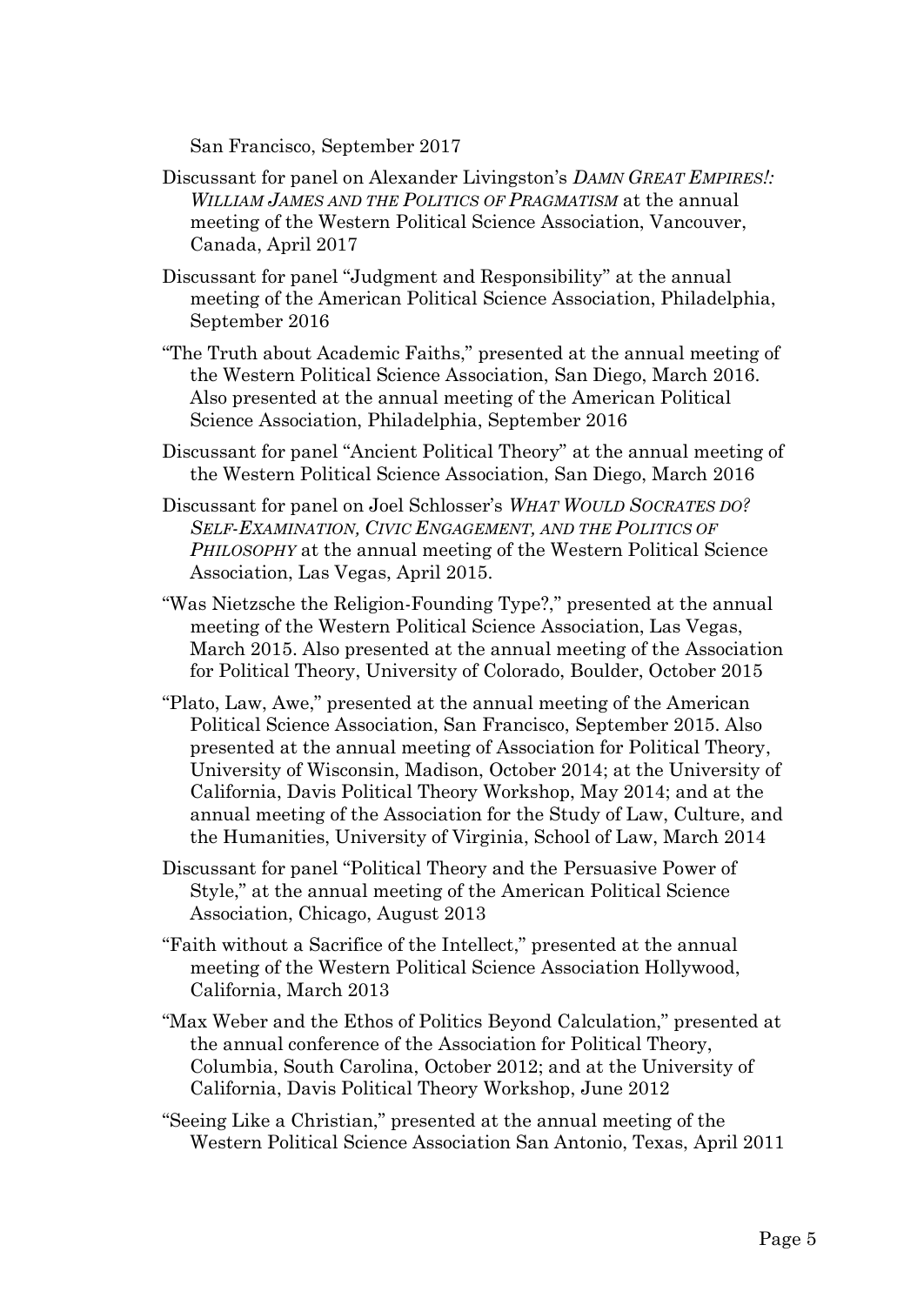- "What Kierkegaard would have said about Joel Handler's 'Post-Modernism, Protest, and the New Social Movements,'" presented at roundtable on Joel Handler's 1992 Law and Society Association Presidential Address, "Post-modernism, Protest and New Social Movements," at the Annual Meeting of the Law and Society Association, Chicago, May 2010
- "Speaking Faith to Modern Law" presented at the University of Chicago's Society of Fellows Weissbourd Conference, April 2010
- "Here I stand, I can do no other": Reading *Darkness at Noon* with *Politics as a Vocation*,*"* presented at the annual meeting of the American Political Science Association, Boston, September 2008
- Discussant for panel "Plato and the Platonic Tradition" at the annual meeting of the Midwest Political Science Association, Chicago, April 2008
- "What is a Call? The Problem of the Will in Heidegger's Account of a Conversion," presented at the annual meeting of the American Political Science Association, Philadelphia, September 2006
- "Saving the Sacred from Technique: A Reading of Immanuel Kant's *Religion within the Boundaries of Mere Reason*," presented at the annual meeting of the American Political Science Association, Washington, D.C., September 2005
- "Plato on *Paideia* under the Rule of Law," presented at the annual meeting of the Association for the Study of Law, Culture, and the Humanities, Austin, Texas, March 2005
- "Plato on Law and Conversion," presented at the annual meeting of the Western Political Science Association, Oakland, California, March 2005
- "Post-Cold War Constitutional Preambles and Approaches to Political Foundation," presented at the annual meeting of the Law and Society Association, Budapest, July 2001

## COURSES TAUGHT

- *U.C. Davis Graduate*: Nietzsche on Responsibility Beyond Good and Evil; Plato on Law; Rational Religions Old and New; Nietzsche and Religion; Max Weber on Religion and Politics; Nietzsche's *Thus Spoke Zarathustra*; Political Theory Core Seminar; Max Weber: Pluralism in a Disenchanted World
- *U.C. Davis Undergraduate*: Ancient Political Thought; Late Modern Political Thought; Plato's *Republic*; Nietzsche's Critique of Modernity; Politics of God; Nietzsche's *Thus Spoke Zarathustra*